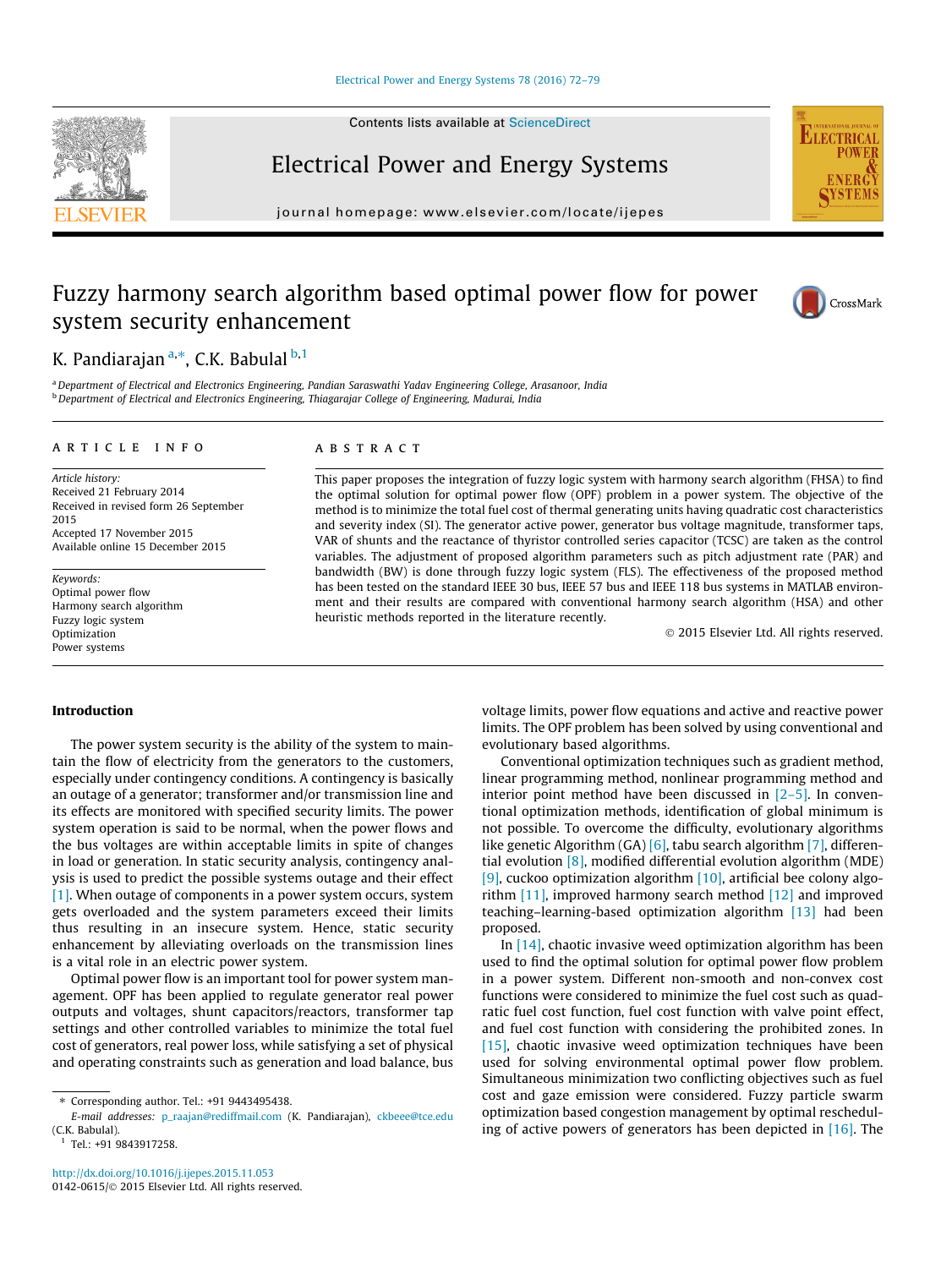generators had been chosen based on the generator sensitivity to the congested line. The results were compared with fitness distance ratio particle swarm optimization and conventional PSO. A contingency constrained economic load dispatch using improved particle swarm optimization to alleviate transmission line overloads has been discussed in [17]. The line overloads were relieved through rescheduling of generators with minimum fuel cost and minimum severity index.

In [18], fuzzy adaptive bacterial foraging has been used to alleviate overload through redispatch of generators. The participating generators were selected based on the generator sensitivity to the congested line. An alleviation of congestion in a power system by optimal sizing and placement of TCSC have been depicted in [19]. Minimization of severity index was taken as objective function. The optimal location of TCSC was done by sensitivity analysis and sizing of TCSC by using genetic algorithm.

HS algorithm was first proposed by Geem et al. in 2001 [20]. It is a population-based meta-heuristic optimization algorithm. It is inspired by the music improvisation process in which the musician searches for harmony and continues to polish the pitches to obtain a better harmony. In HSA, PAR and BW is very important parameters in fine tuning of optimized solution vectors and can be potentially useful in adjusting convergence rate of algorithm to get optimal solution. The fine adjustment of these parameters is of great interest.

The conventional HSA uses fixed value of PAR and BW. The PAR and BW is adjusted in initialization only and cannot be changed during new iterations. The main drawback of this method is to take more number of iterations to get an optimal solution. Small PAR values and large BW can cause to poor performance of an algorithm and great increase in iterations to find optimal solution. Large PAR values with small BW values usually cause the improvement of best solutions in final iterations which algorithm converged to optimal solution vector. In this paper, fuzzy logic based PAR and BW adjustment is presented.

The organization of the paper is as follows: section 'Optimal location of TCSC' presents overview of optimal location of TCSC. Section 'Problem formulation' presents the optimization problem formulation for power system security enhancement. Section 'Modeling of fuzzy logic system' presents modeling of fuzzy logic system. Section 'Proposed FHSA algorithm' presents the algorithm of proposed FHSA to find the optimal solutions. The results achieved by applying the proposed method on the standard IEEE 30 bus, IEEE 57 bus and IEEE 118 bus systems are presented in section 'Simulation results'. Finally, conclusion is given in section 'Conclusion'.

#### Optimal location of TCSC

To enhance the security of the system, the TCSC is to be placed at the suitable locations. To determine the best location of TCSC, an index called line overload sensitivity index (LOSI) is calculated for the selected contingency cases [21]. These factors have been obtained as:

$$
LOSI_{l} = \sum_{C=1}^{N_C} \left( \frac{S_l^C}{S_l^{\max}} \right) \tag{1}
$$

where  $S_l^C$  = flow in line l (MVA) in contingency C;  $S_l^{\text{max}}$  = rating of the line  $l$  (MVA);  $N_c$  = Number of considered contingencies.

TCSC's are placed on the branches starting from the top of the ranking list.

#### Problem formulation

The objective of the proposed method is to minimize the total fuel cost and severity index.

#### Objective functions

Objective 1: Minimization of total fuel cost

$$
F_T = \sum_{i=1}^{N_G} \left( a_i P_{gi}^2 + b_i P_{gi} + c_i \right) \tag{2}
$$

where  $F_T$  = total fuel cost,  $N_G$  = number of generators,  $P_{gi}$  = Active power output of ith generator and  $a_i$ ,  $b_i$ ,  $c_i$  = cost coefficients of generator i.

Objective 2: Minimization of severity index

$$
SI_l = \sum_{l \in L_0}^{n} \left(\frac{S_l}{S_l^{\max}}\right)^{2m} \tag{3}
$$

where  $S_l$  = flow in line *l* (MVA),  $S_l^{\max}$  = rating of the line *l* (MVA),  $L_0$  = set of overloaded lines and  $m$  = integer exponent = 1 (Assumed) [22].

For secure system, the value of SI is zero. When the SI value is greater, the contingency becomes severe.

#### Problem constraints

The constraints are: Generation/load balance Equation

$$
\sum_{i=1}^{N_G} P_{gi} - \sum_{i=1}^{N_D} P_{Di} - P_L = 0
$$
\n(4)

where  $N_G$  = Number of generators,  $N_D$  = Number of loads,  $P_{gi}$  = Generation of generator *i*,  $P_{Di}$  = Active power demand at bus  $i, g$  = Generator, D = Demand and  $P_L$  = System active power loss. Generator constraints

$$
P_{gi,min} \leqslant P_{gi} \leqslant P_{gi,max} \tag{5}
$$

where  $P_{gi, max}$  = Upper limit of active power generation at generator bus *i* and  $P_{\text{g, min}}$  = Lower limit of active power generation at generator bus i.

$$
V_{gi,min} \leqslant V_{gi} \leqslant V_{gi,max} \tag{6}
$$

where  $V_{gi}$  = Voltage magnitude at generator bus *i*,  $V_{gi,max}$  = Upper limit of voltage magnitude at generator bus *i* and  $V_{\text{g}i, \text{min}}$  = Lower limit of voltage magnitude at generator bus i.

Voltage constraints

$$
V_{i,\min} \leqslant V_i \leqslant V_{i,\max} \tag{7}
$$

where  $V_i$  = Voltage magnitude at bus *i*,  $V_{i, \text{max}}$  = Upper limit of voltage magnitude at bus  $i$  and  $V_{i,min}$  = Lower limit of voltage magnitude at bus i.

Transformer constraints

$$
T_{i,\min} \leqslant T_i \leqslant T_{i,\max} \tag{8}
$$

where  $T_{i, min}$  and  $T_{i, max}$  are minimum and maximum tap settings limits of transformer i.

Shunt VAR constraints

$$
Q_{ci,min} \leq Q_{ci} \leq Q_{ci,max} \tag{9}
$$